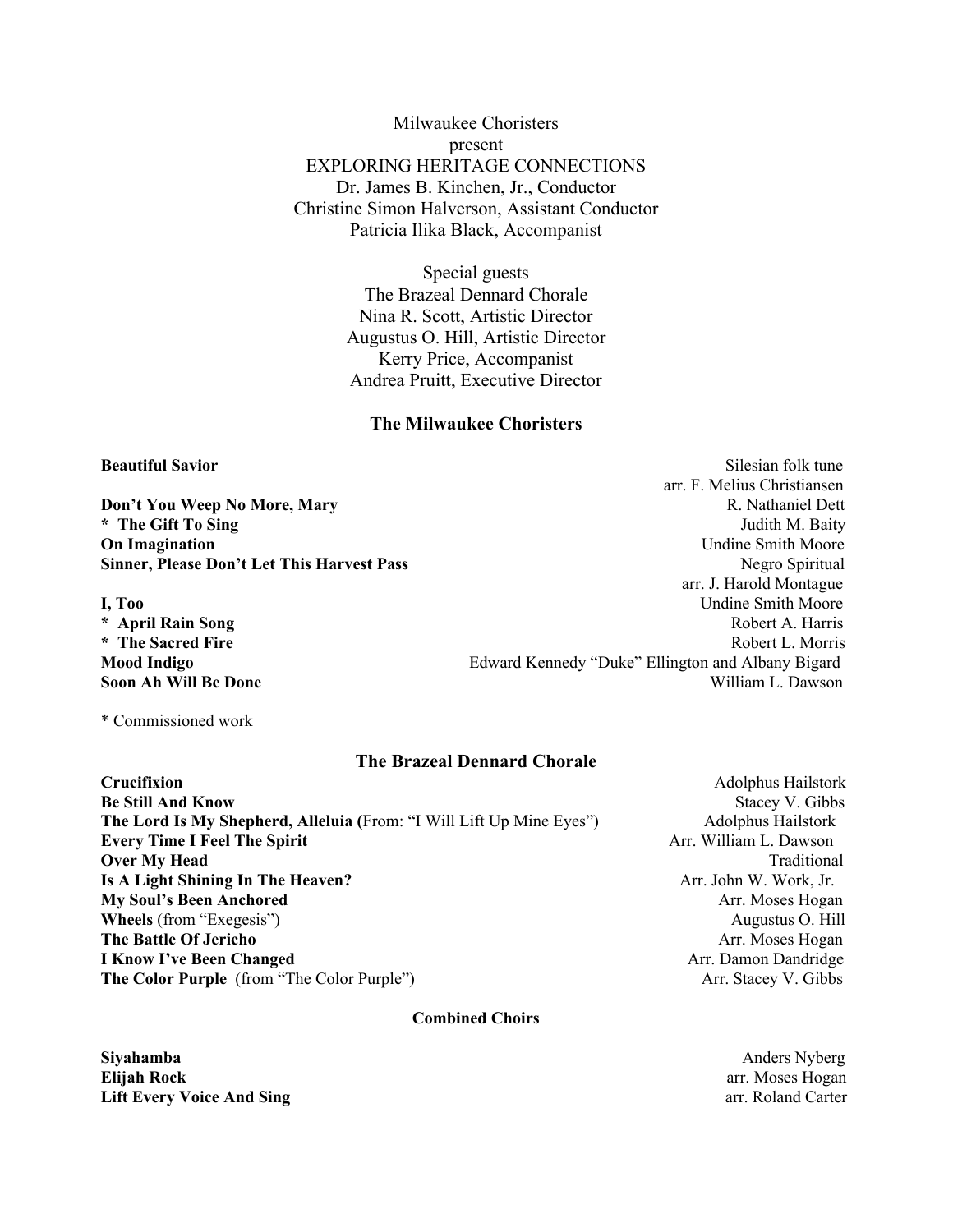# **The Milwaukee Choristers**

In 1903, Christiansen (1871-1955) was hired to teach music and direct the band at St. Olaf College. It was in 1907, while serving as organist at St. John's Lutheran Church, that he reorganized the church choir, resulting in an influx of St. Olaf students and faculty. He directed the choir until 1943, when his son, Olaf, took over. F. Melius continued as the St. John's organist until his death in 1955.

*Fair are the meadows, fairer the woodlands, robed in flowers of blooming Spring. Jesus is fairer, Jesus is poorer. He makes our sorrowing spirit sing. Beautiful Savior! Lord of the nations, son of God and son of Man! Glory and honor, praise, adoration, now and forevermore be Thine.*

### **Don't You Weep No More, Mary**  Max **Research 2008** R. Nathaniel Dett

During his lifetime, Canada-born Robert Nathaniel Dett (1882-1943) was one of the most successful black composers both in his native land and in the U.S. He was accomplished at the keyboard and performed at Carnegie Hall and at the Boston Symphony Hall as a pianist and choir director. He was the first black student to earn a Bachelor of Arts degree in music from the Oberlin (OH) Conservatory of Music, where he majored in composition and piano. At the Hampton Institute (now Hampton University) in Hampton, VA, Dett founded the School of Music, the Hampton Choral Union, the Musical Arts Society and the Hampton Institute Choir. He was at the school from 1913 to 1932. Dett also taught at Bennett College, a North Carolina school for women, from 1937 to 1942. He died on October 2, 1943 of a heart attack while traveling with a women's chorus that he was conducting on behalf of the USO.

*Don't you weep no more, Mary, sigh no more, Martha. Jesus rose, third day in that morning! My Jesus went to Galilee because He promised for to set me free. Rose third day in that morning! They nailed Him to that cursed tree, and there He hung for you and me. Rose third day in that morning! The angel came down from above; he came down on the wings of love. Rose third day in that morning! Oh hallelujah, on that day, the angel rolled the stone away. Rose third day in that morning!*

For background on Judith Baity, see page ?? Poem by James Weldon Johnson

James Weldon Johnson (1871-1938) was a poet, teacher, songwriter and civil rights activist. A native of Jacksonville, FL and graduate of Atlanta University, he became principal of the Jacksonville school where his mother taught. In 1895 he founded the *Daily American* newspaper serving the city's black community. While still serving as a public school principal, he studied law and became the first African American to pass the bar exam in Florida. When his younger brother, John, graduated from the New England Conservatory of Music in 1897, the two began collaborating on musical theater. James wrote the lyrics for "Lift Every Voice and Sing," which has come to be known as the Negro National Anthem. He went on to represent the U.S. diplomatic corps in Venezuela and, after returning to the U.S., became an editorial writer for the *New York Age*. He published his first collection of poetry in 1917. A year earlier, he was named field secretary for the National Association for the Advancement of Colored People. During his final years he wrote a history of black life in New York that focused on the Harlem Renaissance.

*Sometimes the mist overhangs my path, and blackening clouds about me cling; but, oh, I have a magic way to turn the gloom to cheerful day -- I softly sing. And if the way grows darker still, sshadowed by Sorrow's somber wing, with glad defiance in my throat, I pierce the darkness with a note, and sing, and sing. I brood not over the broken past, nor dread whatever time may bring. No*

**The Gift To Sing** Judith M. Baity

**Beautiful Savior Silesian folk tune** Soloist: Sandra Hook arr. F. Melius Christiansen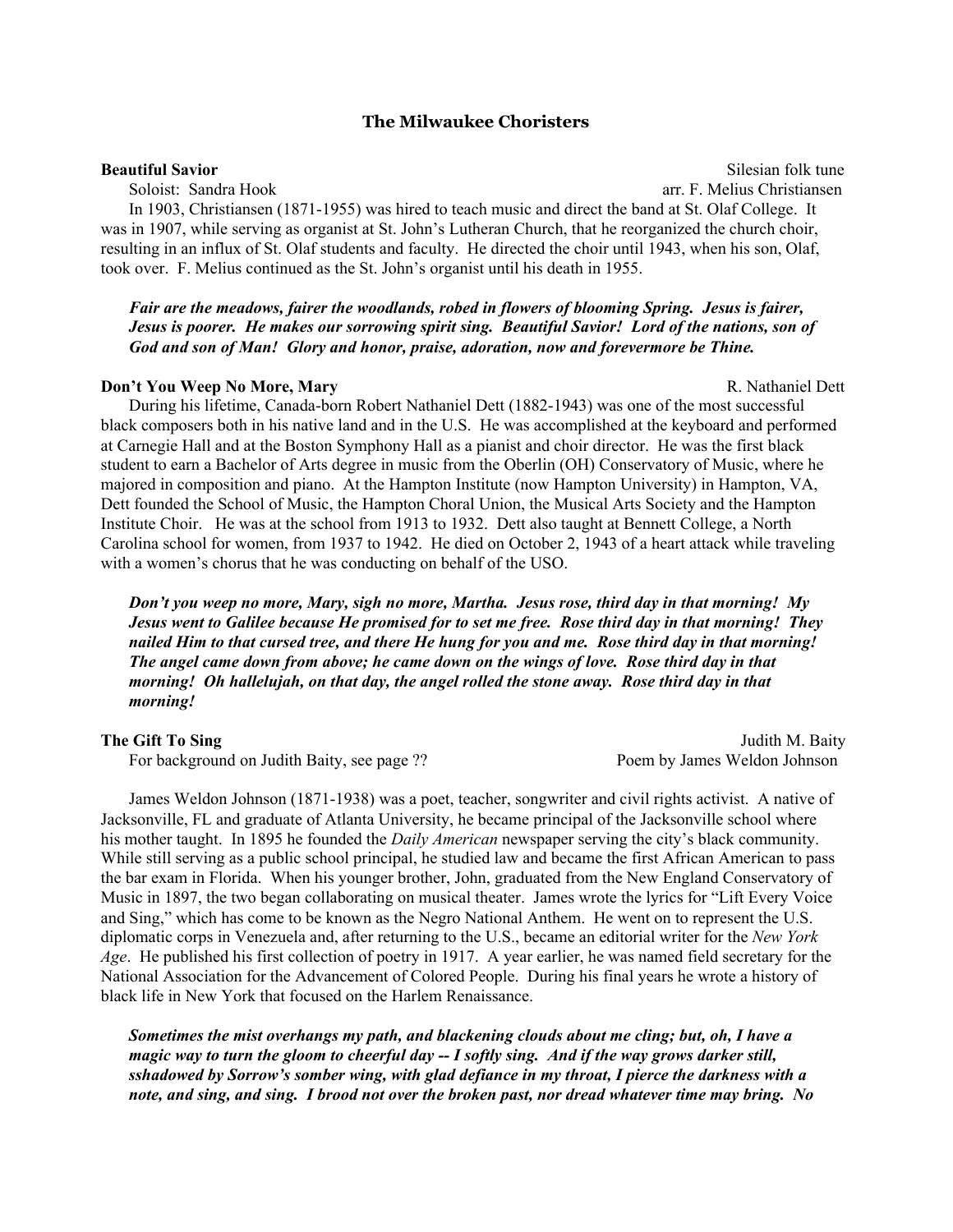### *nights are dark, no days are long, while in my heart there swells a song, and I can sing.*

**On Imagination On Imagination On Imagination Undine Smith Moore** Poem by Phyllis Wheatley

Virginia-born Moore (1904-1989) is often referred to as "the dean of black women composers." In 1924, she received the first scholarship from the Juilliard Graduate School to study music at Fisk University in Nashville, TN. She began teaching at Virginia State College (now University) in 1927, where she remained on the faculty until her retirement in 1972. In 1977 she was named "music laureate" of Virginia.

*Imagination. Who can sing thy force? Or who describes the swiftness of thy course? Soaring through air to find the bright abode, the empyreal palace of the thundering God. We on thy pinions can surpass the wind and leave the rolling universe behind. From star to star, the mental optics rove, measure the skies and range the realms above. There in one view we grasp the mighty whole and with new worlds amaze the unbounded soul.*

# **Sinner, Please Don't Let This Harvest Pass** Negro Spiritual

Soloist: James Halverson arr. J. Harold Montague After attending the Hartford School of Music in his native Connecticut, Montague (1907-1950) went on to earn a Bachelor's degree in music from Oberlin (OH) College and a Master's from Syracuse University. He was Dean of Music at South Carolina State College before joining the faculty of Virginia State College for Negroes in 1933. He chaired the Music Department and directed the choir there until his death, which resulted from a heart attack he suffered while attending a campus baseball game.

*Sinner, please don't let this harvest pass and die and lose your soul at last. My God is a mighty man of war! Sinner, please don't let this harvest pass and die and lose your soul at last. I know that my redeemer lives. He lives!*

**I, Too** Undine Smith Moore Poem by Langston Hughes

*I, too, sing America. I am the darker brother. They send me to eat in the kitchen when company comes. But I laugh and eat well and grow strong. Tomorrow I'll be at the table when company comes. Nobody will dare say to me "Eat in the kitchen" then. Besides, they'll see how beautiful I am and be ashamed. I, too, am America!*

For background on Robert Harris, see page ??. Poem by Langston Hughes

**April Rain Song 2008 Robert A. Harris Robert A. Harris Robert A. Harris** 

Langston Hughes (1902-1967) was an American poet, novelist, playwright, short story writer and columnist. He was of both African American and Native American descent. Born in Joplin, MO, he went to live with his grandmother after his parents divorced. Through the black American tradition of oral storytelling, she instilled in him a sense of lasting racial pride. He started writing poetry while in grammar school and, in high school, began also writing short stories and dramatic plays. He graduated from Lincoln University in Chester County, PA. In 1981, his home in Harlem was given landmark status.

*Let the rain kiss you. Let the rain beat upon your head with silver liquid drops. Let the rain sing you a lullaby. The rain makes still pools on the sidewalk. The rain makes running pools in the gutter. The rain plays a little sleep song on our roof at night, and I love the rain.*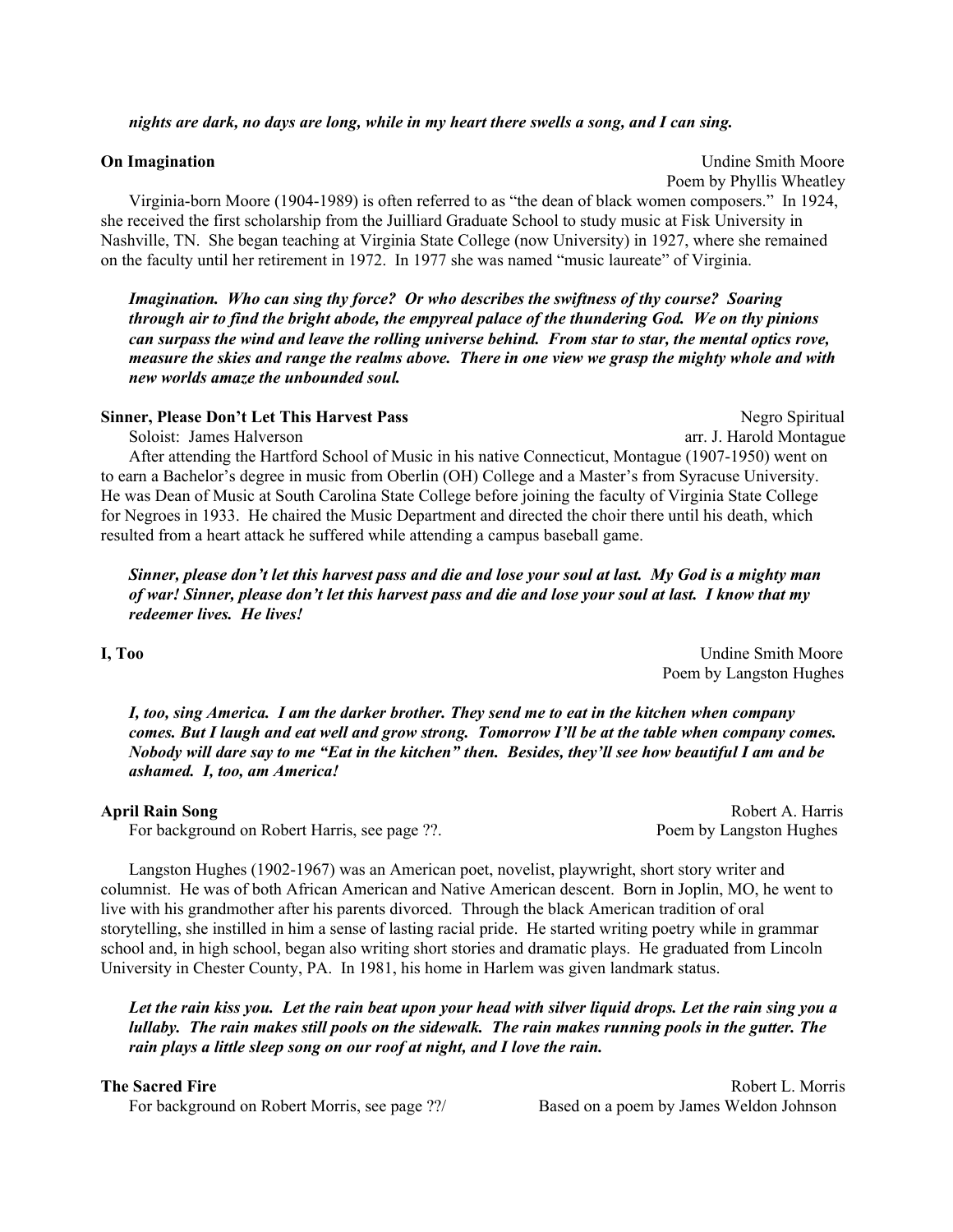Oboe: Alexa Sity Clarinet: Amanda Ruppenthal

> *Black, unknown. How came your lips to touch the sacred fire? How, in darkness, did you come to know the power and beauty of the minstrel's lyre? Who first from midst his bonds lifted his eyes, lone and long? Who first from out the still watch, lone and long, feeling the sacred fire, the ancient faith of prophets rise within his dark-kept soul, burst into song? Black and unknown bards of long ago, you woke the power, woke the beauty of the minstrel's lyre. O black and unknown bards, your lips touched the sacred fire!*

**Mood Indigo** Edward Kennedy "Duke" Ellington and Albany Bigard Soloist: Amy Deuchler **Lyrics** by Irving Mills arr. Frederic Fay Swift

Ellington (1899-1974) was recognized in his lifetime as one of our greatest jazz composers and musicians. He began keyboard studies at age 7, influenced early on by ragtime pianists. He taught himself harmony and was only 17 when he made his professional debut. Encouraged by "Fats" Waller, he moved in 1923 from his hometown of Washington, DC, to New York City. According to Wikipedia, the main theme for "Mood Indigo" was provided by Bigard, who learned it in New Orleans from his clarinet teacher. Ellington's distinctive arrangement was first recorded by his band in 1930. This arrangement from the Milwaukee Choristers archives was copyrighted in 1942.

*You ain't been blue till you've had that mood indigo. That feelin' goes stealin' down to my shoes while I sit and sigh, "Go 'long, blues." Always get that mood indigo since my baby said goodbye. In the evening, when lights are low, I'm so lonesome I could cry. 'Cause there's nobody who cares about me; I'm just a soul who's bluer than blue can be. When I get that mood indigo, I could lay me down and die.*

### **Soon Ah Will Be Done** William L. Dawson

Dawson (1989-1990) was born in Alabama and graduated from that state's Tuskegee Institute. In 1931, he organized the School of Music at his alma mater and for 25 years conducted the 100-voice Tuskegee Choir. That choir performed by invitation for presidents Herbert Hoover and Franklin D. Roosevelt. It was the first African-American organization to appear at Constitution Hall in Washington, DC (1946). His best known works are arrangements and variations on spirituals. His "Negro Folk Symphony" of 1934 garnered attention at its world premiere by the Philadelphia Orchestra, under the direction of Leopold Stokowski.

*Soon ah will be done with the troubles of the world. Going home to live with God. I want to meet my mother, I'm going to live with God. Soon ah will be done with the troubles of the world. Going home to live with God. No more weeping and a-wailing. I'm going to live with God. I want to meet my Jesus in the morning, Lord. I want to meet my Jesus. I'm going to live with God!*

### **INTERMISSION**

### **The Brazeal Dennard Chorale**

**Crucifixion** Adolphus Hailstork **Adolphus Hailstork Adolphus Hailstork Adolphus Hailstork** 

Adolphus Hailstork (b1941) is a Professor of Music and Composer-in-Residence at Old Dominion University in Norfolk, VA. Prior to that, for 20 years, he held similar titles at Norfolk State University, also in Virginia. In 1992, he was named a Laureate in Music of the commonwealth of Virginia.

*My Lord. They crucified my Lord and he never said a mumblin' word. My Lord, He never said a*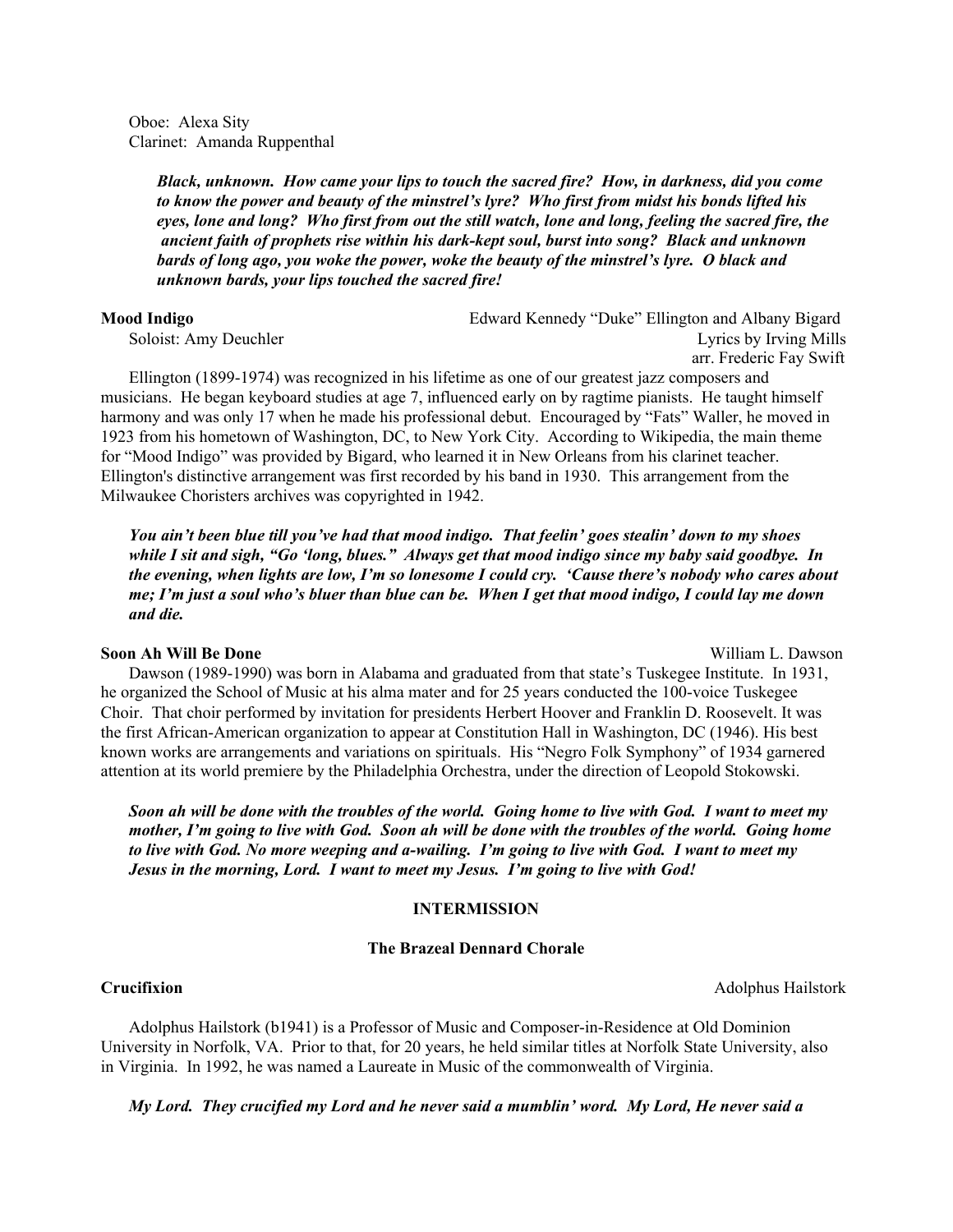*mumblin' word. Not a word. They nailed him to the tree and he never said a mumblin' word. Not a word. They pierced him in the side and he never said a mumblin' word. My Lord, not a word. My Lord he never said a word. Oh, my Lord. He bowed his head and died. My Lord. Oh my Lord, not a word. Not a word, my Lord, a word. And He never said a mumblin' word. My Lord!*

**Be Still and Know** (from "I Will Lift Up Mine Eyes") Stacey V. Gibbs

*Be still and know that I am God. I will be exalted above nations and in the earth. Be still and know that I am God. I am God. Know that I am God!*

**The Lord is my Shepherd, Alleluia** (from "I Will Lift Up Mine Eyes") Adolphus Hailstork Soloist: Alice Tillman

*Alleluia. The Lord is my shepherd; I shall not want. He maketh me to lie down in green pastures; He leadeth me beside still waters. He restoreth my soul. Yea, though I walk through the valley of the shadow of death, I will fear no evil, for Thou art with me. Thy rod and Thy staff they comfort me. Thou preparest me a table before me in the presence of my enemies. Thou anointest my head with oil. My cup runneth over. Surely, goodness and mercy shall follow me all the days of my life, and I will dwell in the house of the Lord forever. I will lift up mine eyes to the hills. Alleluia.*

**Every Time I Feel the Spirit Arr. William Dawson Arr. William Dawson** 

*Every time I feel the spirit, moving in my heart, I will pray. Yes, every time I feel the spirit, moving in my heart, I will pray. Upon the mountain my Lord spoke, out of His mouth came fire and smoke. Looked all around me, it looked so fine, till I asked my Lord, if all was mine. Every time I feel the spirit, moving in my heart, I will pray. Yes, every time I feel the spirit, moving in my heart, I will pray. Jordan River is chilly and cold; it chills the body but not the soul. There ain't but one train upon this track. It runs to heaven and right back. Every time I feel the spirit, moving in my heart, I will pray.*

**Over My Head** Traditional **Traditional** 

*Over my head I see trouble in the air. There must be a God somewhere. Over my head I hear music in the air. There must be a God somewhere. Over my head I see glory in the air. There must be a God somewhere.*

### **Is A Light Shining In The Heaven?** Arr. John W. Work, Jr.

Soloist: Yvonne Turner

John W. Work, Jr., ((1872-1925) the son of a church choir director, graduated from Fisk University. He taught Latin and Greek at Fisk, becoming chairman of the Latin and History departments in 1906. From 1923 until his death, he served as president of Roger Williams University in Nashville, Tennessee. Work was a pioneer in collecting, performing, and preserving African-American folk music.

*Is a light shining in the heaven? Please shine for me. I come this night, I come to fight, I bring no weapons but I brought the light. Is a light shining in the heaven? Please shine for me. The lightning's flash, the thunder's roll, they make me think about my poor soul. Is a light shining in the heaven? Please shine for me. When every star refuse to shine, I know King Jesus will be mine. Is a light shining in the heaven? Please shine for me.*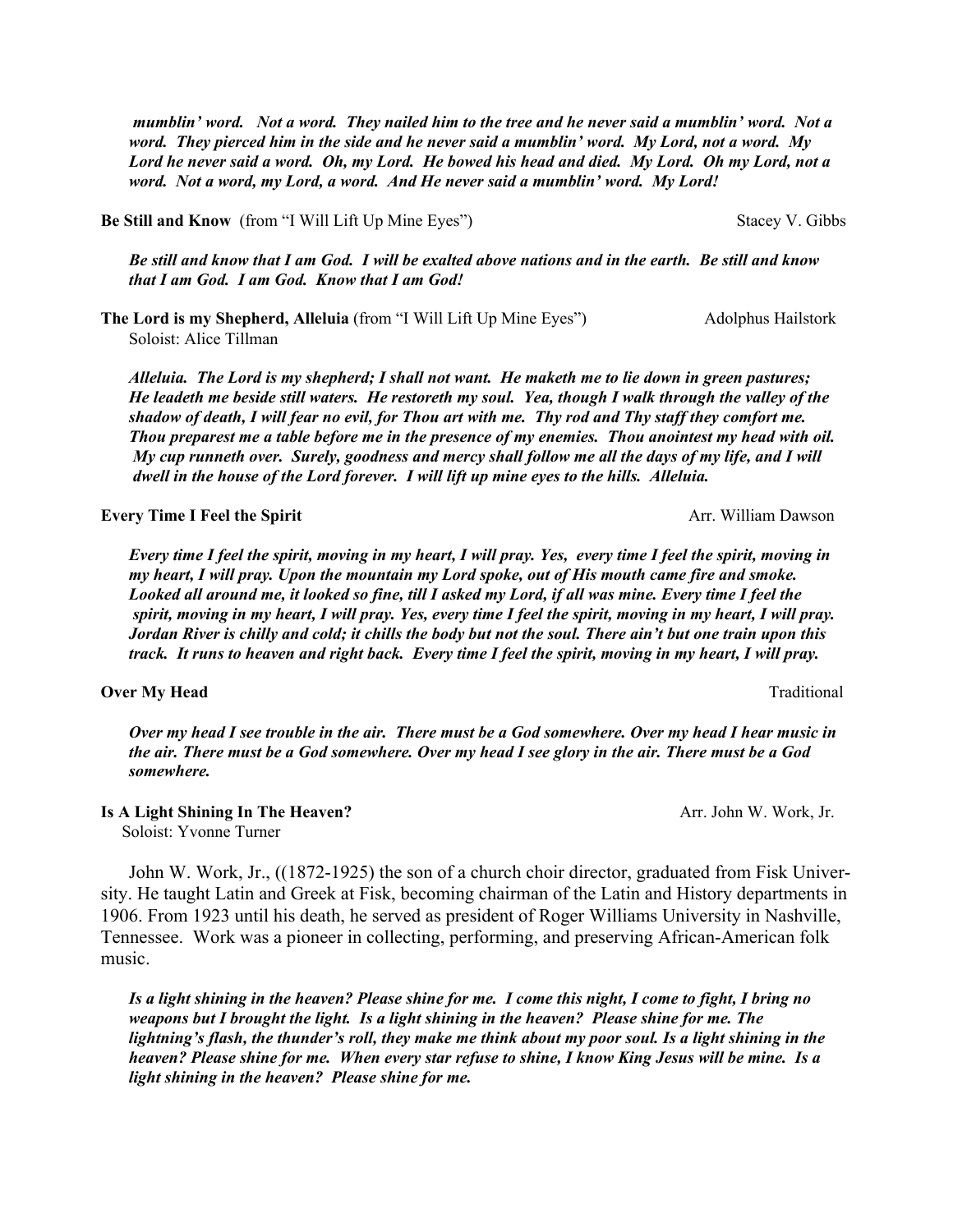**My Soul's Been Anchored Arr.** Moses Hogan

Soloist: Eugene Starks

New Orleans-born Moses Hogan (1957-2003) was a pianist, conductor and arranger of international renown. He was a graduate of the New Orleans Center for Creative Arts and the Oberlin (OH) Conservatory of Music, and studied at New York's Juilliard School of Music and Louisiana State University. Though he died at the young age of 46, he already had more than 70 published works.

*In the Lord. My soul's been anchored, Hallelujah, my soul's been anchored in the Lord. Before I'd stay in hell one day I'd sing and pray my self away. In the Lord. My soul's been anchored, Hallelujah, in the Lord. Gonna shout and pray and never stop until I reach the mountain top. In the Lord. My soul's been anchored, Hallelujah, in the Lord. Do you love him? God Almighty? Are you anchored? My soul's been anchored in the Lord. Will you serve him? God Almighty? Are you anchored? My soul's been anchored in the Lord. Hallelujah, will you praise him? God almighty? Are you anchored? My soul's been anchored in the Lord. Lord I'm anchored, Lord I love you, yes I'll serve you, Lord I praise you. Hallelujah! My soul's been anchored in the Lord.*

# **Wheels** (from "Exegesis") **Augustus O. Hill**

For background on Augustus Hill, see page ??.

*And mind hitched each wheel to the next wheel. Wheel in a wheel. Mind hitched each wheel to the next wheel. Wheel in a wheel. Light to water, water to land. Land to vegetation, wheel in a wheel. Vegetation to the sun, wheel in a wheel. Sun and moon to the stars, stars to life in water. Life in water to prowling beasts on land. Wheel in a wheel. Beasts on land to birds in the air. Wheel in a wheel. And to man. Wheel in a wheel.*

# **The Battle Of Jericho** Arr. Moses Hogan

*Joshua fit the battle, the battle of Jericho. Joshua fit the battle of Jericho and the walls come tumblin' down. Talk about your kings of Gideon, talk about your men of Saul, but none like good old Joshua at the battle of Jericho. That mornin'. Joshua fit the battle, the battle of Jericho. Joshua fit the battle of Jericho and the walls come tumblin' down. Right up to the walls of Jericho, he marched with spear in hand. "Go blow that ram horn!" Joshua cried. Then the lamb, ram sheep horns begin to blow and the trumpet begins to sound. Joshua commanded the children to shout! And the walls come a-tumblin' down. Oh Lord, you know that Joshua, he fought the Battle of Jericho. The walls come atumblin' down. Jericho, the walls come tumblin' down.*

### **I Know I've Been Changed Arr.** Damon Dandridge **Arr.** Damon Dandridge Soloist: Alice Tillman

Damon Dandridge is Director of Choral Activities at Cheyney University, Cheyney, PA.

*I know I've been changed 'cause de angels in Heaven done signed my name. You know dat I know I've been changed 'cause de angels in Heaven done signed my name. I prayed all night and I prayed all day too; De angels in Heaven done signed my name. I'll keep praying till I come through. De angels in Heaven done signed my name. You know dat I know I've been changed 'cause de angels in Heaven done signed my name. I stepped in da water and da water was cold. De angels in Heaven done signed my name. It chilled my body but not my soul. De angels in Heaven done signed my name. You know dat I know I've been changed 'cause de angels in Heaven done signed my name. If you don't believe dat I've been redeemed; You know de angels in Heaven done signed my name. Den follow me down to dat Jordan stream. De angels in Heaven done signed my name. You know dat I know I've been changed 'cause de angels in Heaven done signed my name.*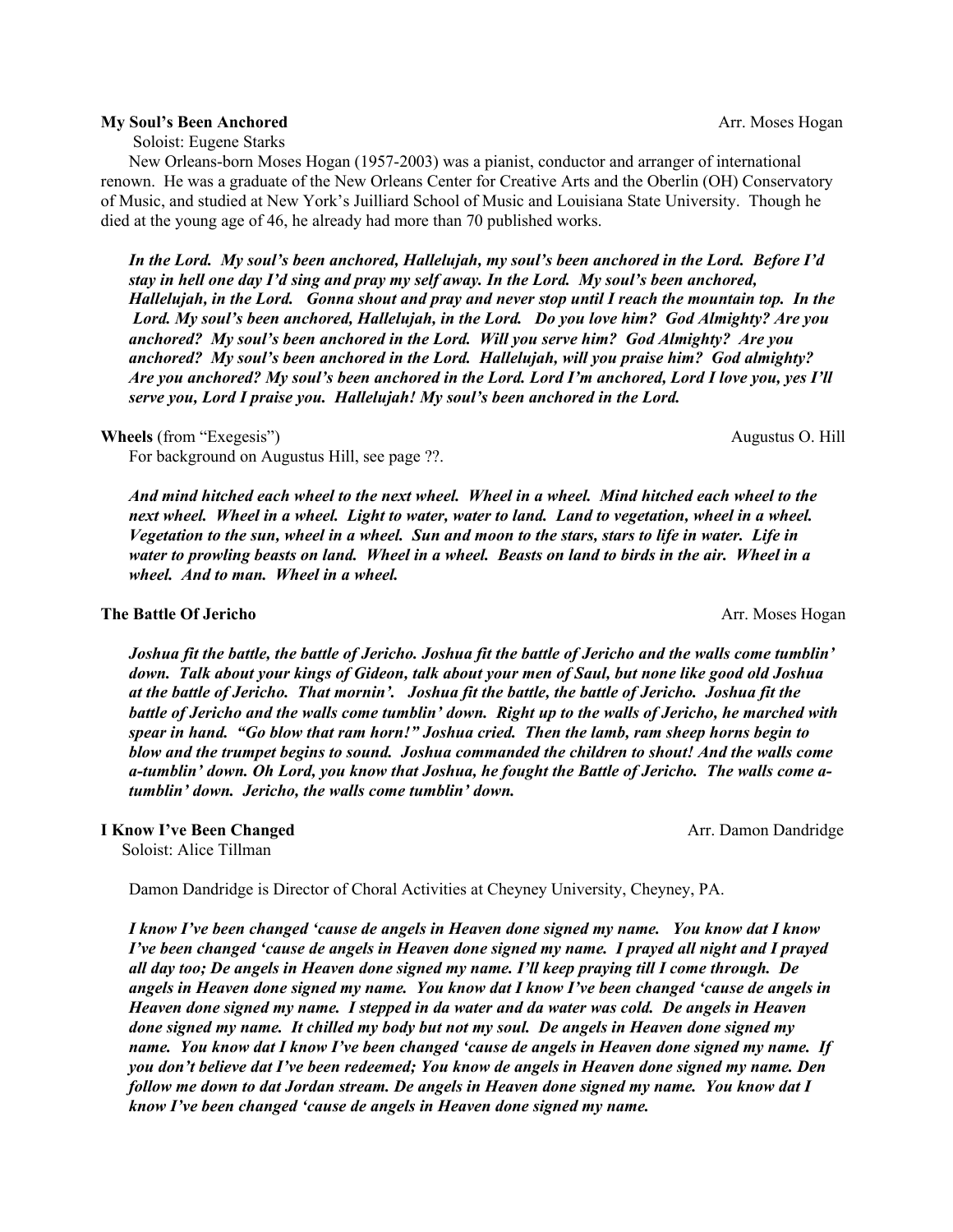**The Color Purple** (from "The Color Purple") Arr. Stacey V. Gibbs Soloist: Ida Abbington Obbligato: Alice Tillman

*Dear God, dear stars, dear trees, dear sky, dear peoples, dear everything, dear God, God is inside me and everyone else that was or ever will be. I came into this world with God and when I finally looked inside, I found it, just as close as my breath is to me. Rising like the sun is the hope that sets us free. Your heart beat make my heart beat when we share love. Like a blade of corn, like a honeybee, like a waterfall, all a part of me. Like the color purple, where do it come from? Now my eyes are open. Look what God has done. It take a grain of love to make a mighty tree. Even the smallest voice can make a harmony. Like a drop of water keep the river high, there are miracles for you and I. I don't think us feel old at all. I think this is the youngest us ever felt. Amen.*

### **Combined Choirs**

(Sequence to be announced)

**Elijah Rock** Traditional Spiritual arr. Moses Hogan

*Elijah rock, oh. Come on sister, help me to pray. Tell me my Lord done pass this way. Elijah rock, shout, shout! Elijah rock, coming up, Lordy. Elijah rock, coming up, Lord. Satan ain't nothing but a snake in the grass. He's a conjurer. He's a liar. Hallelujah, Lord! If I could I surely would stand on the rock where Moses stood. Elijah rock. Hallelujah Jesus!*

**Siyahamba** Anders Nyberg

Nyberg (b. 1955) is a Swedish composer and choral conductor who also has a home in South Africa. He has become known for his releases of South African songs of praise and protest. He has also been involved in film-making. He co-scripted "As It Is In Heaven," a film about a choir and its conductor that was nominated for an Oscar in 2005 and has become the most-viewed Swedish movie ever produced. "Siyahamba" was originally written in the Afrikaans language and was subsequently translated into Zulu. In 1984, Nyberg arranged "Siyahamba" for a western four-voice setting.

### *Siyahamba, ekukanyen' kwenkos'.*

We are marching in the light of God.

## **Lift Every Voice and Sing The Struck Control of the Struck Control of Arr. Roland Carter**

Carter is a Professor of Music at the University of Tennessee at Chattanooga and Director of the Chattanooga Choral Society. He's considered an authority on the preservation and performance of African American music.

*Lift every voice and sing,'til earth and heaven ring. Ring with the harmonies of liberty. Let our rejoicing rise high as the listening skies, let it resound loud as the rolling sea. Sing a song full of the faith that the dark past has taught us. Sing a song full of the hope that the present has brought us. Facing the rising sun of our new day begun, let us march on 'til victory is won.*

*Stony the road we trod, bitter the chastening rod, felt in the days when hope unborn had died. Yet with a steady beat, have not our weary feet come to the place for which our fathers sighed? We have come over a way that with tears has been watered. We have come, treading our path through the blood of the slaughtered, out from the gloomy past, til now we stand at last where the white gleam of our bright star is cast.*